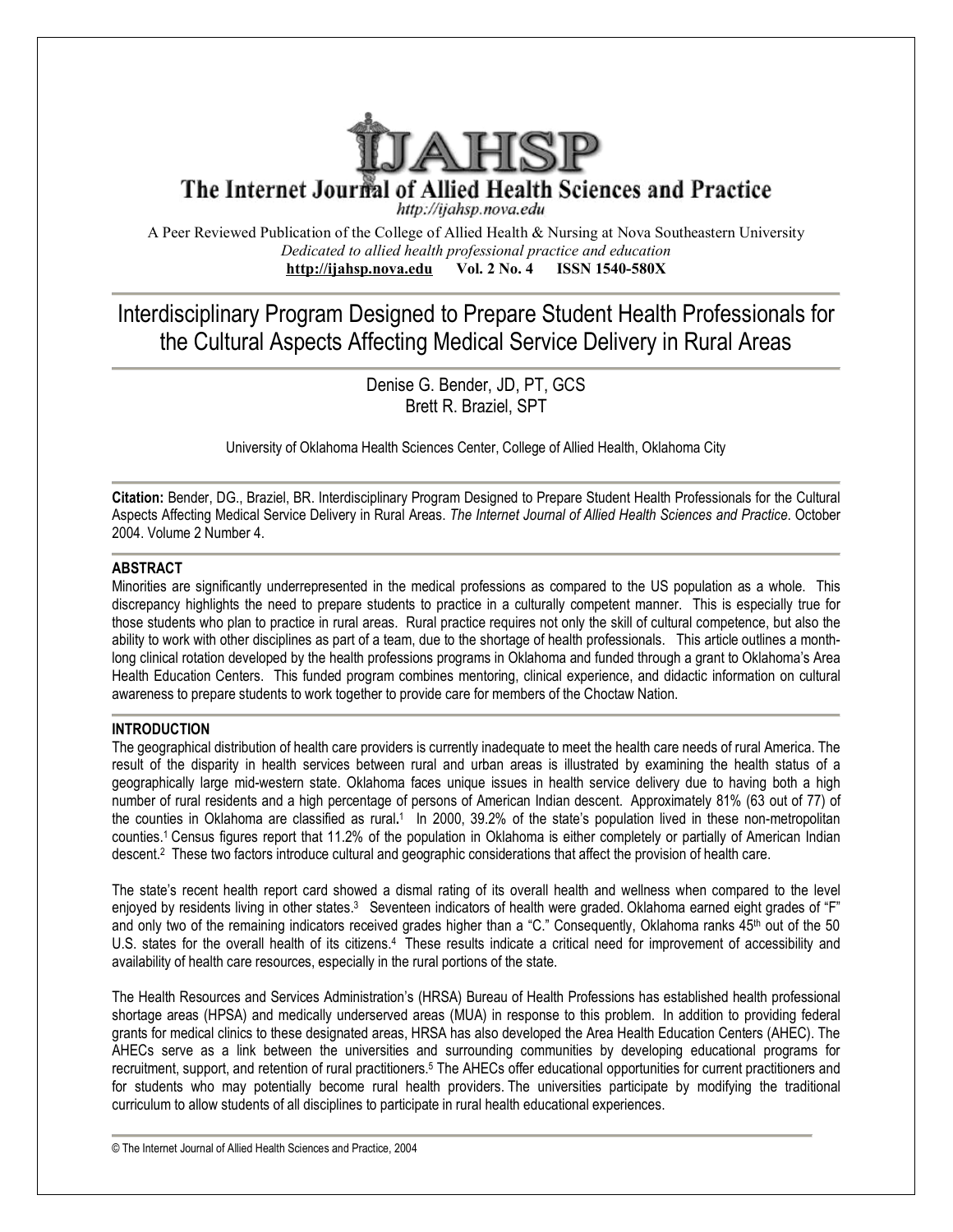#### **The Talihina Project at the Choctaw Nation Health Care Center (CNHCC)**

The health professions educational programs in Oklahoma have a strong interest in improving the availability of health care services throughout the state. Faculty and administrators believe that involving student health practitioners in opportunities to provide care to traditionally underserved areas and populations might increase the likelihood that these students will enter rural practice after graduation.<sup>6</sup> Achievement of this outcome could significantly improve the quality and quantity of healthcare available for persons living in rural areas.

In 2002, a three-year Quentin N. Burdick grant for \$423,876 was awarded to the AHEC sponsored by the Oklahoma State University College of Osteopathic Medicine**.** The grant provided funding for Rural Interdisciplinary Training Programs**.** The state's AHEC program used the monies to develop interdisciplinary educational experiences throughout the state. These programs pair health professions students with mentors who can provide opportunities to work with and understand the underserved populations in rural areas.<sup>7</sup> The AHEC programs offer on-going educational experiences that familiarize students with the issues affecting delivery of culturally sensitive health services in rural parts of the state. Clinical and academic faculty work closely with the AHEC staff and rural clinician-mentors to train teams of medical, nursing, occupational therapist, physical therapist, physician assistant, dental, optometry, social work, dietetics and pharmacy students from five universities throughout Oklahoma and Illinois.<sup>8</sup> These universities are the University of Oklahoma, Oklahoma State University, Southwestern State University, Northeastern State University, and Midwestern University in Chicago. Healthcare students from these disciplines participate in month-long projects that offer patient-centered and interdisciplinary care in the rural northeastern, northwestern, southeastern and southwestern areas of Oklahoma. The grant makes it possible to fund not only the administrative costs, but also pays for student housing, mileage, and a generous stipend. These benefits act to aid in recruitment of interested students by removing any potential financial hardship that otherwise might be associated with a clinical rotation at a rural site.<sup>5, 9</sup>

The first clinical rotation was sponsored at Choctaw Nation Health Care Center (CNHCC) in Talihina, located in southeastern Oklahoma. The CNHCC provides healthcare services only to American Indians identified as eligible for services.<sup>10</sup> Eligibility is established by meeting two criteria. First, the patient must provide proof of membership in one of the tribes recognized by the federal government. Most use the Certificate Degree of Indian Blood (CDIB) card, or a tribal membership card as proof. Once eligibility was established, the patients could receive basic care if the patient resided within the boundaries of the ten and a half counties that make up the Choctaw Nation service area. Although basic medical services are then available for any person who meets these two criteria, special services such as MRI or elective operations are provided only if the patient has already resided for least at six months in one of the Choctaw Nation counties.<sup>10</sup>

The Talihina program's theme focused on the problem of diabetes among American Indians.<sup>11</sup> Diabetes is one of the leading causes of death in the U.S and the prevalence in American Indians in Oklahoma is much higher than the national average.<sup>12</sup> Twenty-six percent of the population in Southeast Oklahoma is identified as American Indian and as much as 20% of that population has diabetes.<sup>13</sup> According to one study, there is a higher mortality rate among diabetic American Indians in Oklahoma than is found in the rest of the diabetic population of the United States.<sup>14</sup> The CNHCC in Talihina established a Diabetes Wellness Center to provide specialized medical services for this population, and the AHEC program works closely with that center.

The students enrolled in the Talihina site project worked together in teams of four to six students. Each interdisciplinary team served the Choctaw Nation population both in the hospital and in the community. In the hospital, the team members often shared the care of a patient. After completing the initial examinations, the student team met to discuss the goals set by the patient and to decide how to efficiently and economically meet these needs. The month-long rotation culminated with a project designed to meet a specific community need identified by the tribal council.

While participating in the project, each student provided medical services within their specific disciplines. Students developed interdisciplinary treatment plans based on each patient's goals and needs. In addition to the traditional clinical rotation activities, students participated in interdisciplinary team rounds and attended lectures each week on cultural issues that can affect the delivery of medical services. Students spent time shadowing a variety of health professionals, to learn first hand what each discipline does and how each specialty contributes to the functioning of the interdisciplinary care team. This provided a view into the personal and professional lifestyle of rural practitioners. The literature indicates that this type of mentored experience is a crucial part of helping students decide about rural practice.15, <sup>17</sup>

During the rotation, students lived in housing provided by the Choctaw Nation. This housing, located on the grounds of the CNHCC, allowed students to experience many of the realities of rural living that are commonly faced by rural practitioners. One of the first shocks was their inability to use cell phones. Talihina is in such an isolated location that no cellular signal tower is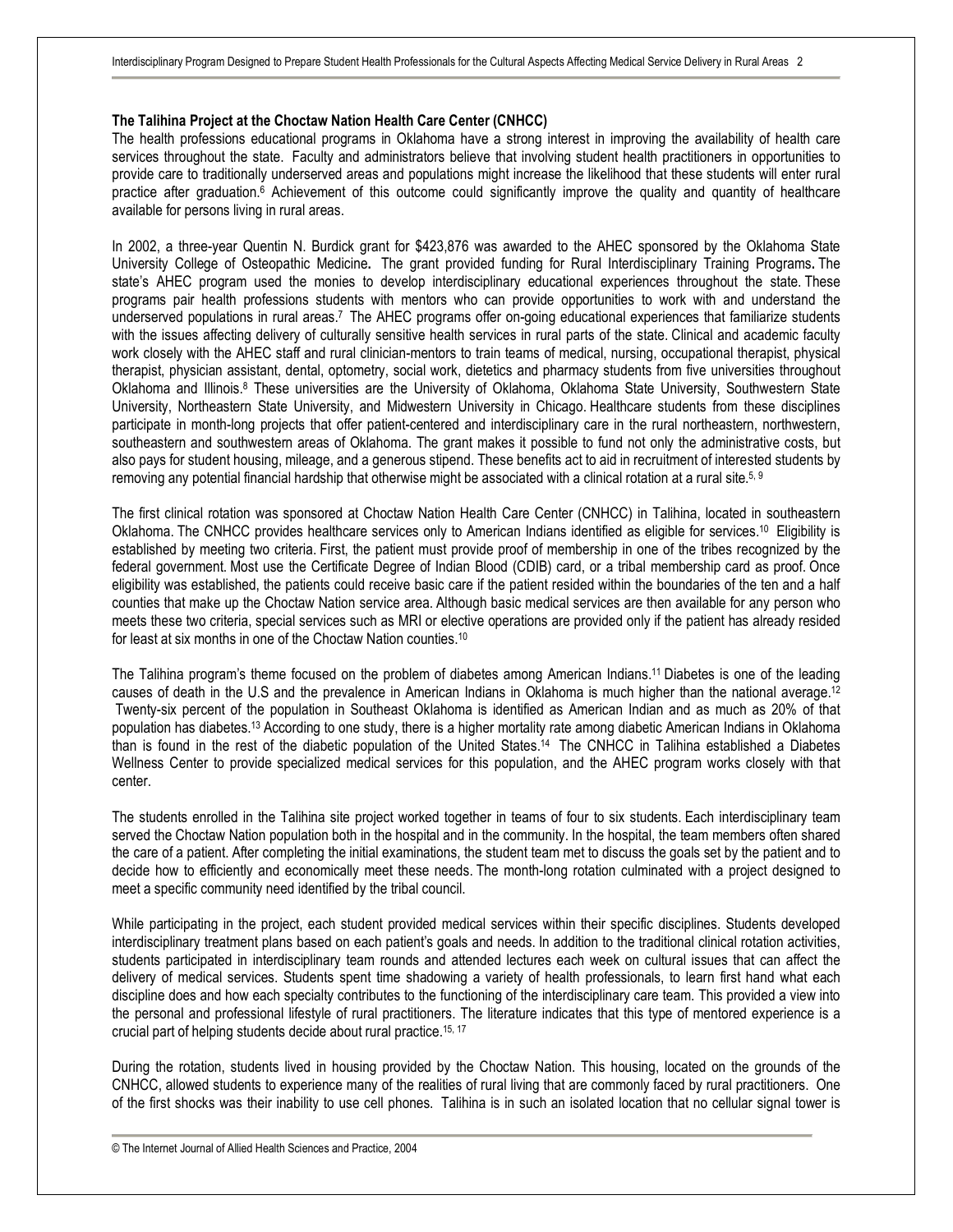available. Students were required to wait their turns to use the pay phones located at the hospital. The CNHCC is located in the middle of the Talihina Trail in Ouachita National Forest, which made it a challenge to obtain meals. The only alternatives to the tiny grocery store in Talihina were to eat meals at the hospital or drive more than an hour over winding and narrow roads to the next town. The hospital also did not have a medical library available for student research, so students either used their personal computers for Internet access or brought textbooks and journals with them on the rotation.

During the month-long rotation, the students were paired with a preceptor. In addition to the usual responsibilities of a clinical supervisor, these preceptors discussed the advantages and drawbacks that exist in rural practice. Rural communities with a large percentage of minority residents pose a special challenge for health providers. Cultural dissimilarity from the population served and the confidentiality issues that result from the inevitable overlap of professional and personal roles in small towns act to complicate the role of health care providers.<sup>16</sup>

Students and mentors discussed the impact of culture and geographic isolation on the provision and acceptance of medical services during both the weekly meetings and informally as they worked together. At the end of the rotation, each student wrote a summary paper that discussed any changes that may have occurred in their attitudes and expectations concerning life as a rural practitioner.<sup>17</sup>

An article by Bushy identifies three crucial elements that can affect the effectiveness of rural service delivery. The first factor is availability. There are fewer health services available for the rural community due to the small number of practitioners. A rural community may deal with a ratio of five times more patients per physician than is found in an urban area.<sup>19</sup> The second issue, affordability, refers to more than just the assigned cost of a particular service.18 It includes all of the associated costs of time lost from work, transportation, special diets, and child-care arrangements. The third issue moves from quantitative to qualitative factors and considers the acceptability of the care.<sup>18</sup> Effective service delivery requires more than adequate numbers of providers or health facilities in a community. It includes the willingness of the intended recipients to accept and participate in the services provided. This requires health professionals to abandon a provider-centered mindset for a more culturally sensitive, patient-centered approach to patient-provider interactions.9,20-21

Patient-centered care requires more than good intentions on the part of the practitioners. The healthcare providers and patients must function together as a well-informed team. This relationship requires providers to understand and appreciate the cultural and ethnic background of their patients. The literature proposes many definitions of cultural competence, but most require that a practitioner possess a high degree of cultural sensitivity, cultural knowledge, and cultural skills.21 The needs of the patient will vary according to cultural beliefs, geographic location, socio-economic levels, core values, and educational levels.<sup>22</sup> This variation may make it difficult for a patient to express feelings or participate fully in the decision-making process. A practitioner who approaches patient interactions without understanding the impact of culture on communication might view a patient's verbal or non-verbal response as approval of the provider's recommendations. In reality, the patient's response or failure to respond might reflect a lack of understanding or an actual repudiation of the recommendation. Western belief systems that value independence and individual autonomy may be at odds with cultural groups who value the interdependence of the family and choices made for the good of the social group.<sup>23,31</sup> This type of miscommunication can lead practitioners to believe that they are practicing patient-centered care, when the care they provide is still based on the culturally unaware, provider-centric model.

Cultural dissimilarity between the patient and the provider can contribute to these miscommunications. A lack of cultural awareness on the part of the provider, even if due to lack of awareness, can create barriers to health care for many Americans from minority backgrounds. A 1994 National Comparative Survey of Minority Health Care done by the Commonwealth Fund reported that 15% of the persons classified as minorities believed that, for reasons of income, sex, or race, they would receive better care if they were of another race or ethnicity. Significantly, only 3% of Caucasian persons expressed the same belief.<sup>24</sup>

Persons classified as minorities are significantly under-represented in all of the medical professions (See table 1). Nationally, the percentage of American Indians is 0.9%, but in Oklahoma, approximately 7.9% of the residents identify themselves as American Indian.25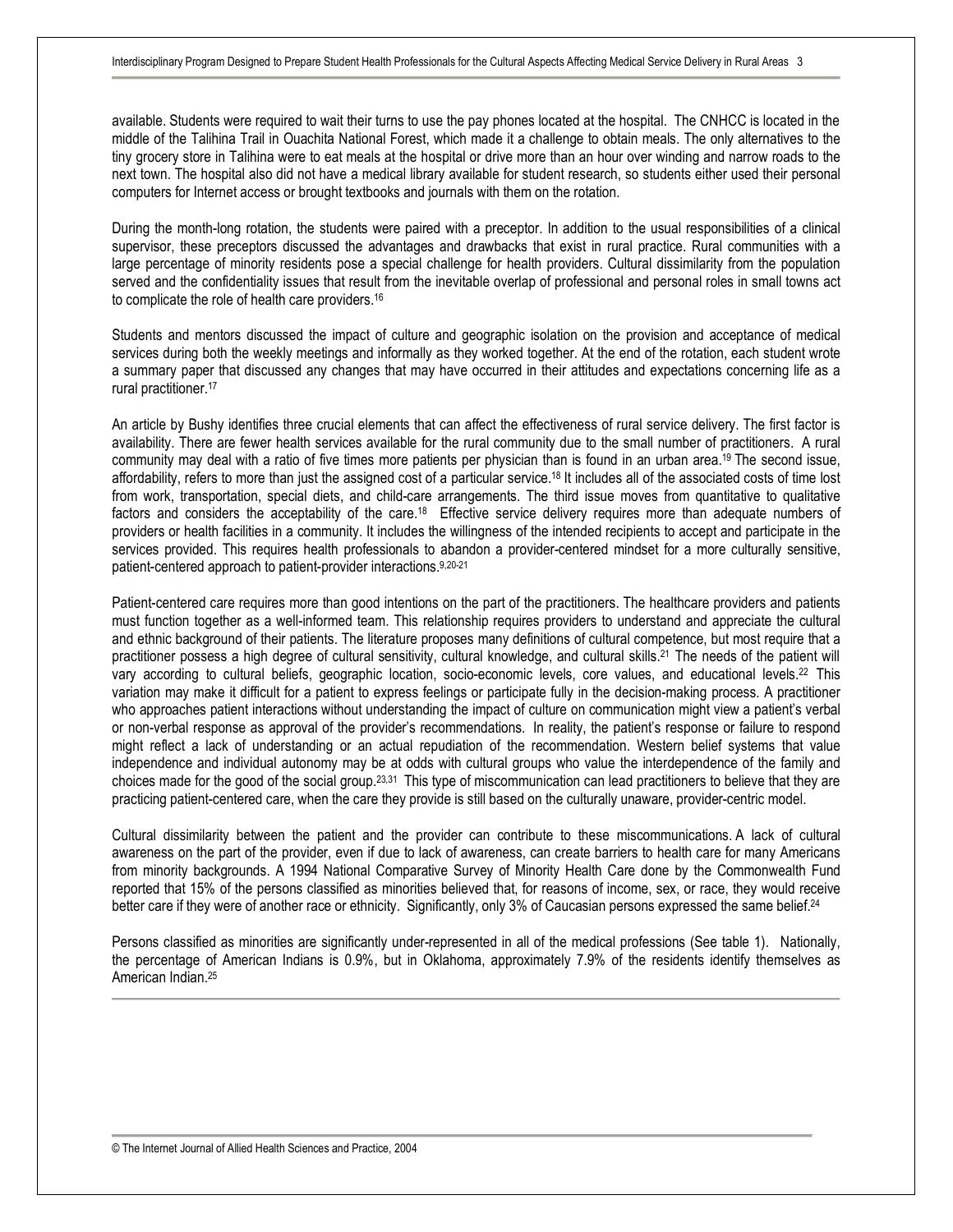| <b>Health Professions</b> | % Self-identified as a minority | % Self-identified as American Indian<br>or Alaskan Native<br>(may identify with >1 race) |
|---------------------------|---------------------------------|------------------------------------------------------------------------------------------|
| Nursing                   | 14.20                           | 0.50                                                                                     |
| Pharmacist                | 12.30                           |                                                                                          |
| <b>Physical Therapist</b> | 9.10                            | 0.50                                                                                     |
| Physician                 | 16.75                           | 0.05                                                                                     |

| Table 1: National Professional Associations Percentages of Minority Members# |  |  |  |  |  |  |
|------------------------------------------------------------------------------|--|--|--|--|--|--|
|------------------------------------------------------------------------------|--|--|--|--|--|--|

*\*no data provided*

*# For privacy reasons, individual state licensure boards will not release information on racial distribution of professionals.*

These figures indicate that most of the healthcare available for persons of minority background in the U.S is provided by Caucasian providers.26-29 Even when providers representing minority backgrounds are available to provide medical services; there is a very small likelihood that any of them will be American Indians. Although quality care delivery does not require a provider who is from the same racial or ethnic background as the patient population, recent research by Laveist & Nuru-Jeter indicates that a significant proportion of patients would prefer this, if such an option was available.<sup>30</sup> The lack of representation of minorities within all of the health professions makes it clear that non-members of racial or ethnic minority groups must take steps to ensure that the services they provide are both high quality and culturally sensitive.

### **Community Issues Affecting Delivery of Healthcare Services**

Healthcare providers at the CNHCC experience high rates of cancellations and missed appointments. This may be due to scheduling appointments at times that are convenient for the provider but not the patient, or an inability of the providers to establish a relationship with the patient, or the lack of any financial incentive to attend the appointments. The Choctaw Nation provides healthcare to eligible American Indians at no cost to the patient. The hospital receives full reimbursement for services through the federal government. Patients may feel that keeping their scheduled appointments is not important or necessary since they incur no financial responsibility for the costs.

Another factor that may contribute to the problem of missed clinical appointments is the lack of convenient transportation. The CNHCC provides healthcare to eligible Native Americans in a geographic area stretching from rural Southeast Oklahoma into Northern Texas, and Eastern Arkansas. Patients may travel up to two hours for healthcare services. The long distances prevent patients from attending numerous appointments that are spread throughout the week. Many patients have no vehicle, or cannot find transportation to the hospital. Others have transportation, but cannot afford to put gas in their vehicles. In response to this, the CNHCC provides transportation to the hospital. Twice a week patients can ride a hospital van to CNHCC from the outlying towns. The van arrives at the hospital at 10 a.m. and leaves at 4 p.m., so providers must schedule and treat all of the patients from the van within that timeframe. Since patients may have numerous appointments, the van riders often must wait hours until all those who rode the van have completed their appointments at the hospital before returning home. This leads some patients into prioritizing their appointments, instead of seeing all of the recommended providers. The priority established by the patient may be based on personal or cultural beliefs concerning the importance of a condition, as opposed to medical reasons.

# **Cultural Aspects of Providing Healthcare**

Once the patient has entered the medical system at CNHCC, the issue of culture and traditional practices may affect the delivery of healthcare services. Even though the Choctaw Nation provides services at no cost to eligible patients, family income still influences medical outcomes. Many families still have no indoor plumbing, or running water in their homes. They may not have electricity or telephones, making patient follow-up very difficult for providers. A patient may believe that, due to the difficulty of attending any appointment, the issues of correct day or timeliness are not very important. Once in an appointment, the patient may wish to allow the medical discussion to unfold at a natural pace, allowing time for thought on both sides.<sup>31</sup> The number of patients treated by the CNHCC makes it essential that practitioners adhere closely to the daily schedule. Late patients or rambling responses to questions may be viewed as non-cooperation, rather than as culturally influenced behaviors.

Many members of the Choctaw Nation consume a diet high in fat and sodium as much due to cultural preference and traditions as to the difficulty in obtaining and storing fresh foods. This diet, combined with a sedentary lifestyle, genetics and family history, puts many of the American Indians in Oklahoma at a very high risk for diabetes.<sup>32</sup> The interdisciplinary student team spent the majority of its time educating patients about diabetes and its sequelae.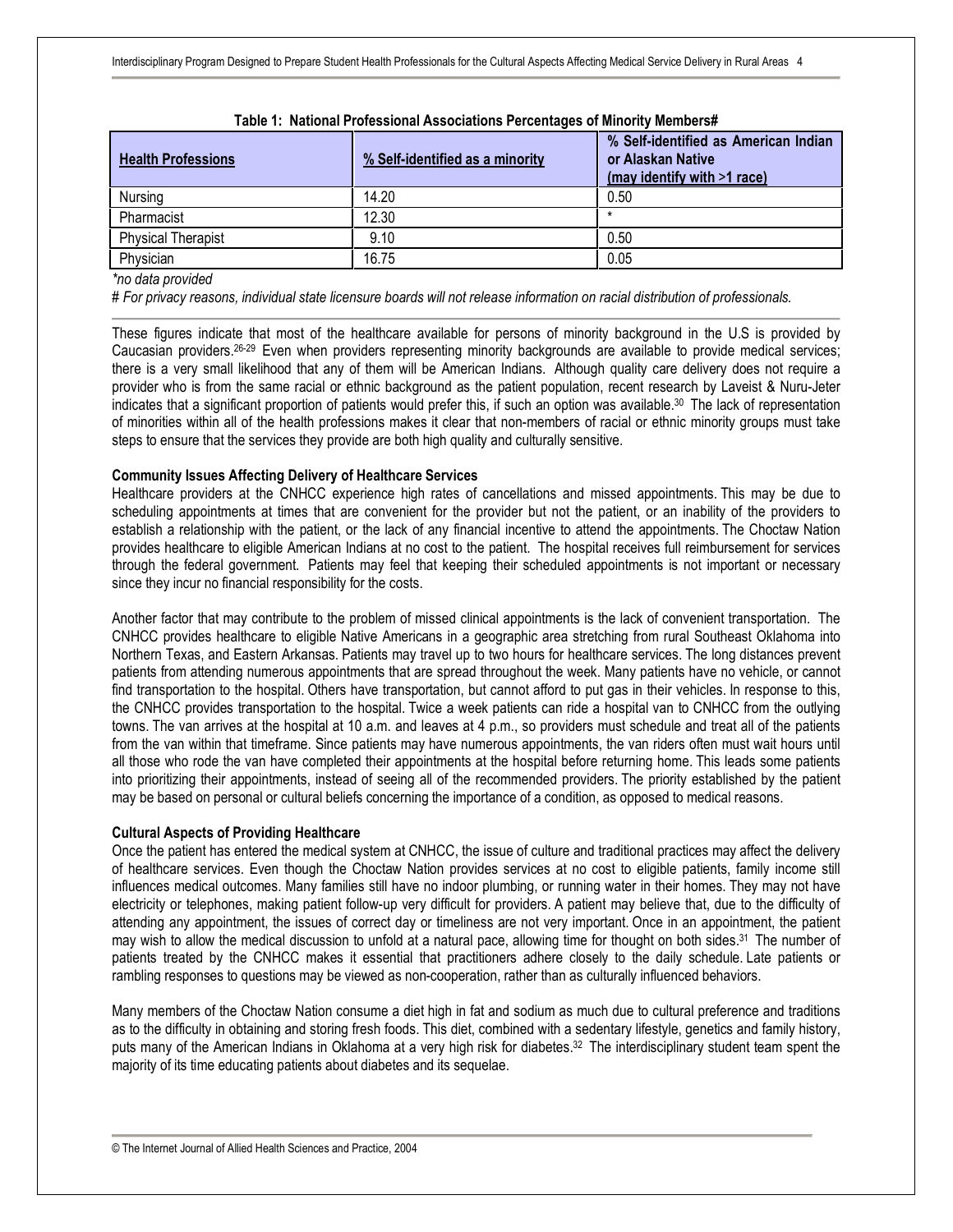Educating someone from another culture on the importance of lifestyle changes without acting in a culturally insensitive manner is extremely difficult. The healthcare worker must gain the trust of the patient by making the effort to understand the culture of the Choctaw Nation. Behavior that shows respect, both for the patient and the patient's traditions, is a key element. The clinician who expects to interact with an American Indian by using a western model of interaction may have difficulty correctly interpreting the non-verbal body language. The healthcare worker may consider the American Indian patient as quiet, or reserved, shy, and slow to respond, when often the patient is just carefully considering what to say, or reveal. The clinician should return that respect, while assessing the patients' body language and facial expressions. A member of the Choctaw Nation must trust the healthcare worker. Without trust, the patient will not respond. Also, the provider must ensure that the patient understands the conversation, or the information provided. The patient is not likely to admit misunderstanding to prevent any embarrassment from occurring.<sup>31</sup>

As a sign of respect, patients may not look the clinician in the eye while speaking. Direct eye contact can be viewed as a sign of aggression instead of an expression of honesty and sincerity. The first meeting with a patient includes a handshake during introductions. Members of the Choctaw Nation do not welcome the firm, vigorous handshake used by most clinicians. Their customary handshake, especially among elders, is more a brushing of hands, or gentle grasp.31 A strong, vigorous handshake may be viewed as aggressive. The Choctaw Nation does not describe itself as aggressive, but as a peace-loving and friendly people. This dates back to their early ancestry, and is made evident by the Great Seal of the Choctaw Nation. This belief in the peaceful and patient nature of the Choctaw Indian is represented in the Seal by an unstrung bow, and a pipe-hatchet, used for smoking around council fires during ceremonies.<sup>10</sup>

#### **Conclusion**

Census figures suggest that most healthcare providers will provide care to persons who are from dissimilar cultural backgrounds. Efforts to improve knowledge about different beliefs and practices can provide the insight necessary for practitioners to design treatment plans that patients find acceptable. Oklahoma's experiences with the Burdick Interdisciplinary Health Education project in Talihina offers an example of how to create an interdisciplinary educational module that familiarizes students with the impact that culture can have on rural service delivery. Participating in this type of opportunity for didactic instruction on cultural issues, clinical application of the information, and 1:1 mentoring by persons already involved in rural practice should encourage students to consider working in a rural setting after graduation.

#### **References**

- 1. Barta S, Trzebiakowski S, Doeksen G, Woods MD. Economic conditions and trends in rural Oklahoma (7th ed.): A report prepared for the 10th annual meeting of the Oklahoma Rural Development Council. 2003.
- 2. American Community Survey Change Profile 2000-2002: Oklahoma. [cited 204 Apr 5]. Available from: <http://www.census.gov/>.
- 3. Report Card on Health. [cited 2004 April 5]. Available from: [http://www.health.state.ok.us/.](http://www.health.state.ok.us/)

\_\_\_\_\_\_\_\_\_\_\_\_\_\_\_\_\_\_\_\_\_\_\_\_\_\_\_\_\_\_\_\_\_\_\_\_\_\_\_\_\_\_\_\_\_\_\_\_\_\_\_\_\_\_\_\_\_\_\_\_\_\_\_\_\_\_\_\_\_\_\_\_\_\_\_\_\_\_

- 4. The United Health Foundation 2003 State Health Rankings. [cited 2004 Apr 5]. Available from: <http://www.health.state.ok.us/board/state/intro.html>.
- 5. Area Health Education Centers [cited 2004 Apr 6]. Available from: <http://bhpr.hrsa.gov/ahec/>.
- 6. Lilley SH, Clay M, Greer A, Harris J, Cummings HD. Interdisciplinary rural health training for health professional students: strategies for curriculum design. J Allied Health. 1998; 27(4): 208-12.
- 7. Albritton TA, Wagner PJ. Linking cultural competency and community service: a partnership between students, faculty, and the community. Acad Med. 2002; 77(7): 738-9.
- 8. Press release: Rural Training Program Teams Health Disciplines [updated 2002; cited 2004 Apr 6]. Available from: [http://www.healthsciences.okstate.edu/center/support/communi/press\\_release/archive/](http://www.healthsciences.okstate.edu/center/support/communi/press_release/archive/) 2002.08.13\_AHEC\_Grant.html.
- 9. Warner JR. Cultural competence immersion experiences: Public health among the Navajo. Nurse Educ. 2002; 27(4): 187- 90.
- 10. Choctaw Nation of Oklahoma [homepage on the Internet]. Health services memorandum [updated 2002; cited 2004 Apr 6]. Available from: <http://www.choctawnation.com/>.
- 11. Roubideaux Y, Buchwald D, Beals J, Middlebrook D, Manson S, Muneta B, et al. (2004). Measuring the quality of diabetes care for older American Indians and Alaska Natives. Am J Pub Health. 2004; 94 (1): 60-5.
- 12. Bursac Z, Campbell JE.. From risky behaviors to chronic outcomes: current status and Healthy People 2010 goals for American Indians in Oklahoma. J - Okla State Med Assoc. 2003; 96(12): 569-73.
- 13. Area Health Education Center Rural Interdisciplinary Training [updated 2003; cited 2004 Apr 5]. Available from: <http://www.healthsciences.okstate.edu/research/ahec/burdick.html>

<sup>©</sup> The Internet Journal of Allied Health Sciences and Practice, 2004